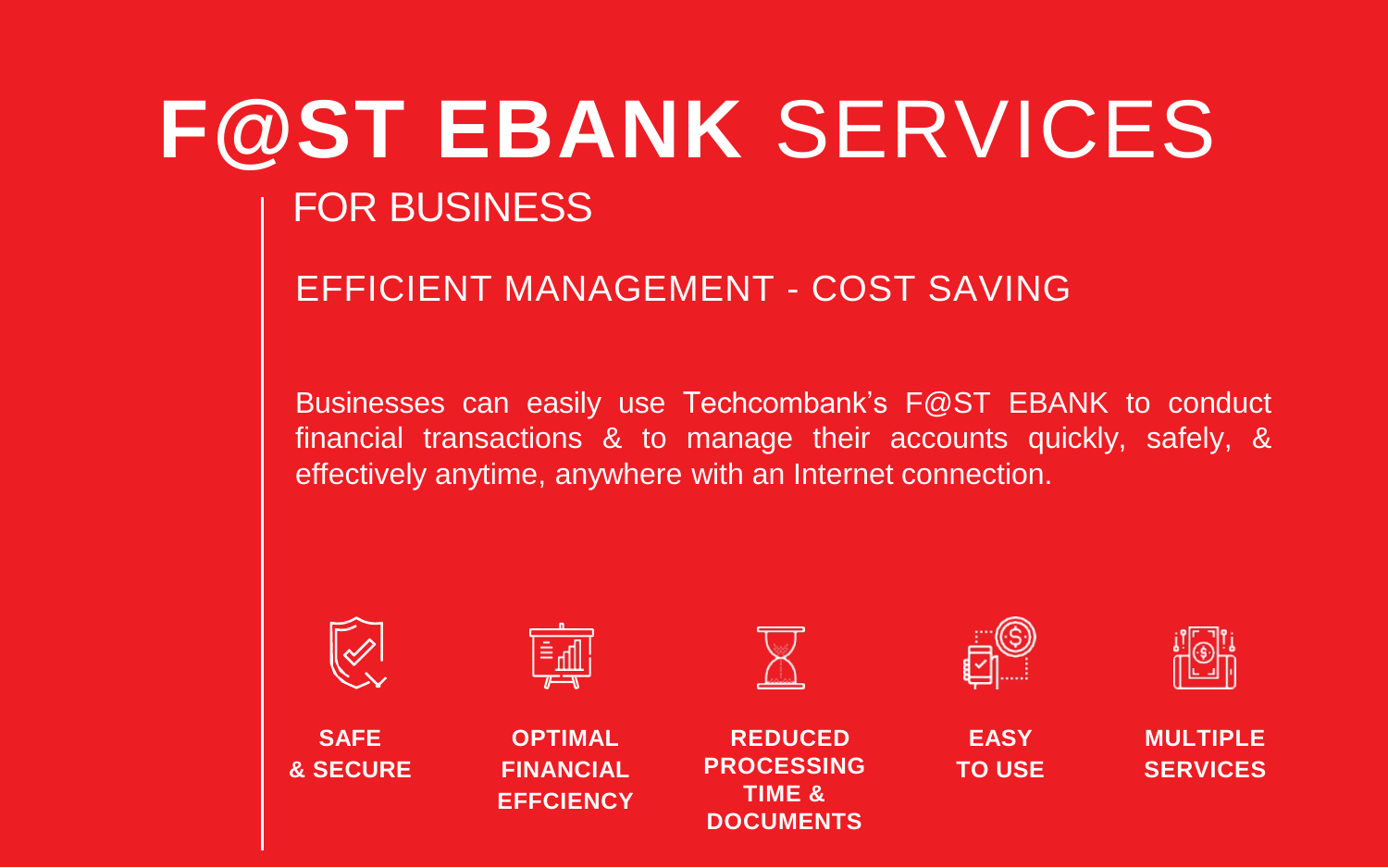## *PUSH ACCOUNT BALANCE*

## *NOTIFICATION VIA TCB OTP APP*



**SAFE & SECURE**

| -<br>_<br>_ |
|-------------|

**OPTIMAL FINANCIAL EFFCIENCY**



**REDUCED PROCESSING TIME & DOCUMENTS**



**EASY TO USE**

|                | <b>MULTI - UTILITY</b> |
|----------------|------------------------|
| <b>SERVICE</b> |                        |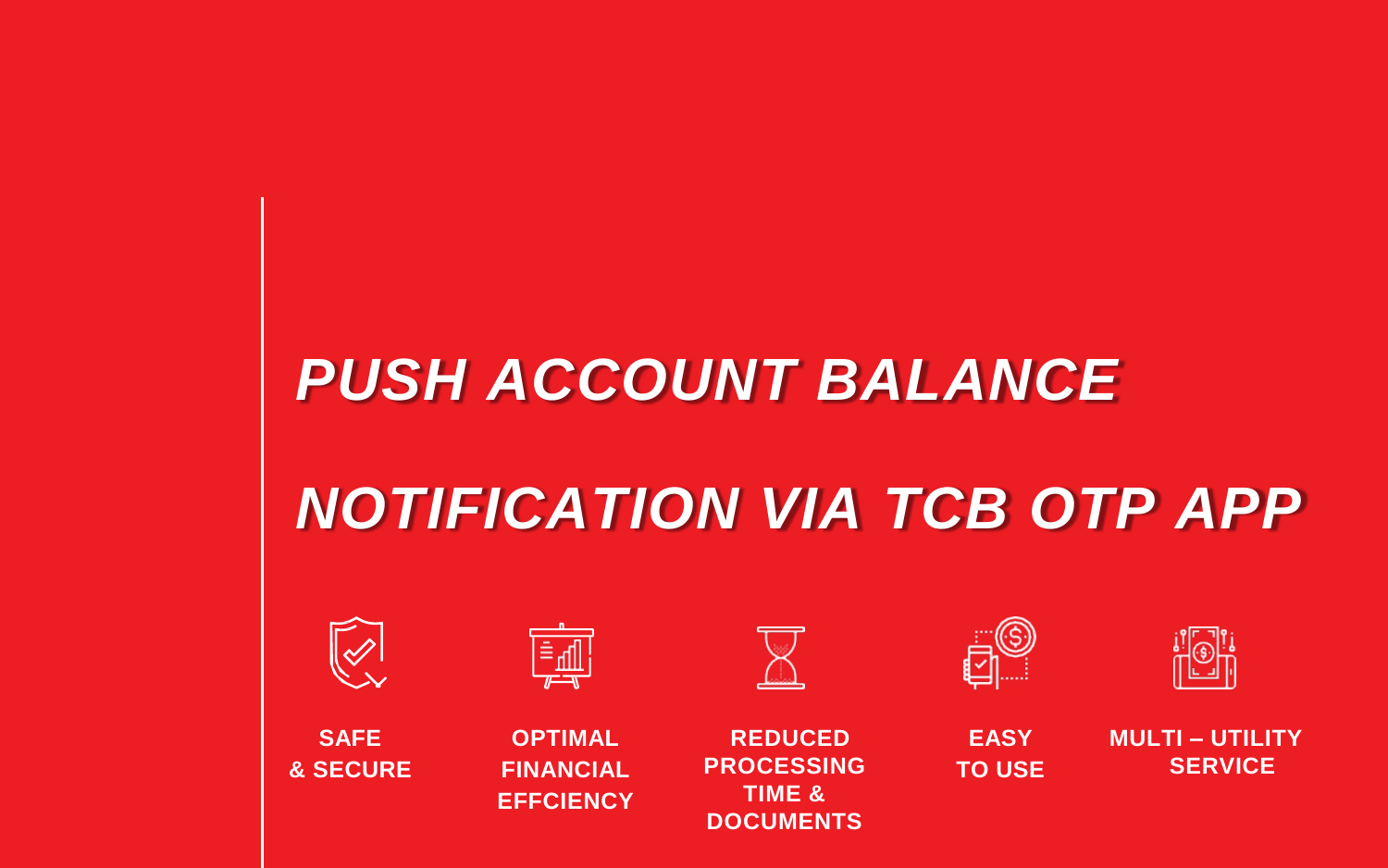## **PUSH ACCOUNT BALANCE NOTIFICATION VIA TCB OTP APP BENIFITS**

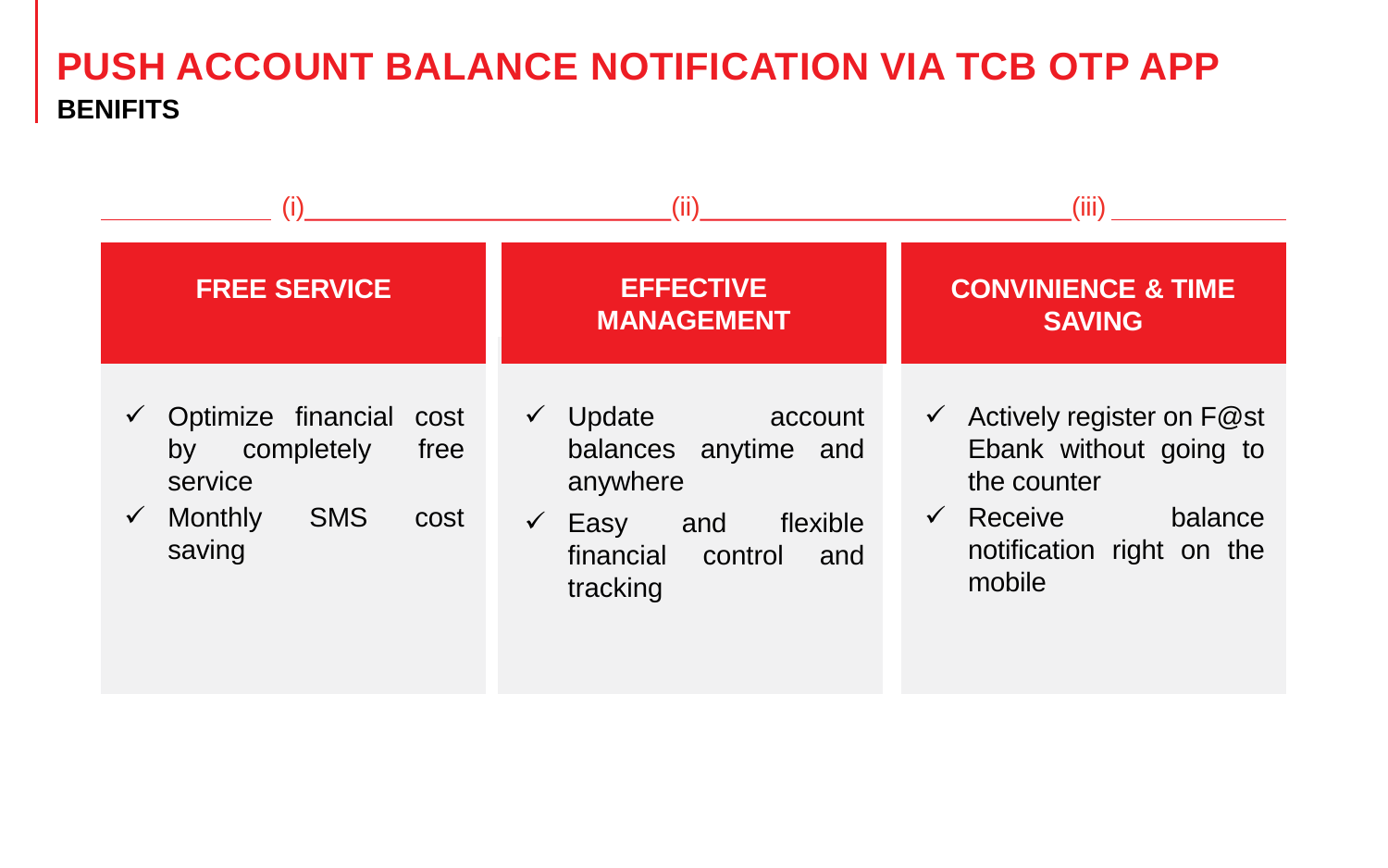## **PUSH ACCOUNT BALANCE NOTIFICATION VIA TCB OTP APP**

### **UPDATE AND INSTALL APPLICATION**

| <b>Customers who are using TCB OTP</b>                          | <b>Customers who are not using TCB OTP</b>   |
|-----------------------------------------------------------------|----------------------------------------------|
| <b>Application</b>                                              | <b>Application</b>                           |
| Please update the latest version of TCB OTP on<br>the app store | Please download TCB OTP on the app store (*) |

 Version 1.2.3 on Android **[https://play.google.com/store/search?q=TCB%](https://play.google.com/store/search?q=TCB OTP&c=apps&authuser) 20OTP&c=apps&authuser**



*(\*) Please refer to user guide for activation and using TCB OTP [here](https://www.techcombank.com.vn/khach-hang-doanh-nghiep/ngan-hang-dien-tu/phuong-thuc-xac-thuc-smart-otp-cho-khach-hang-doanh-nghiep)*

❖ Version 1.5 on IOS **[https://www.apple.com/vn/search/TCB-](https://www.apple.com/vn/search/TCB-OTP?src=globalnav)OTP?src=globalnav**

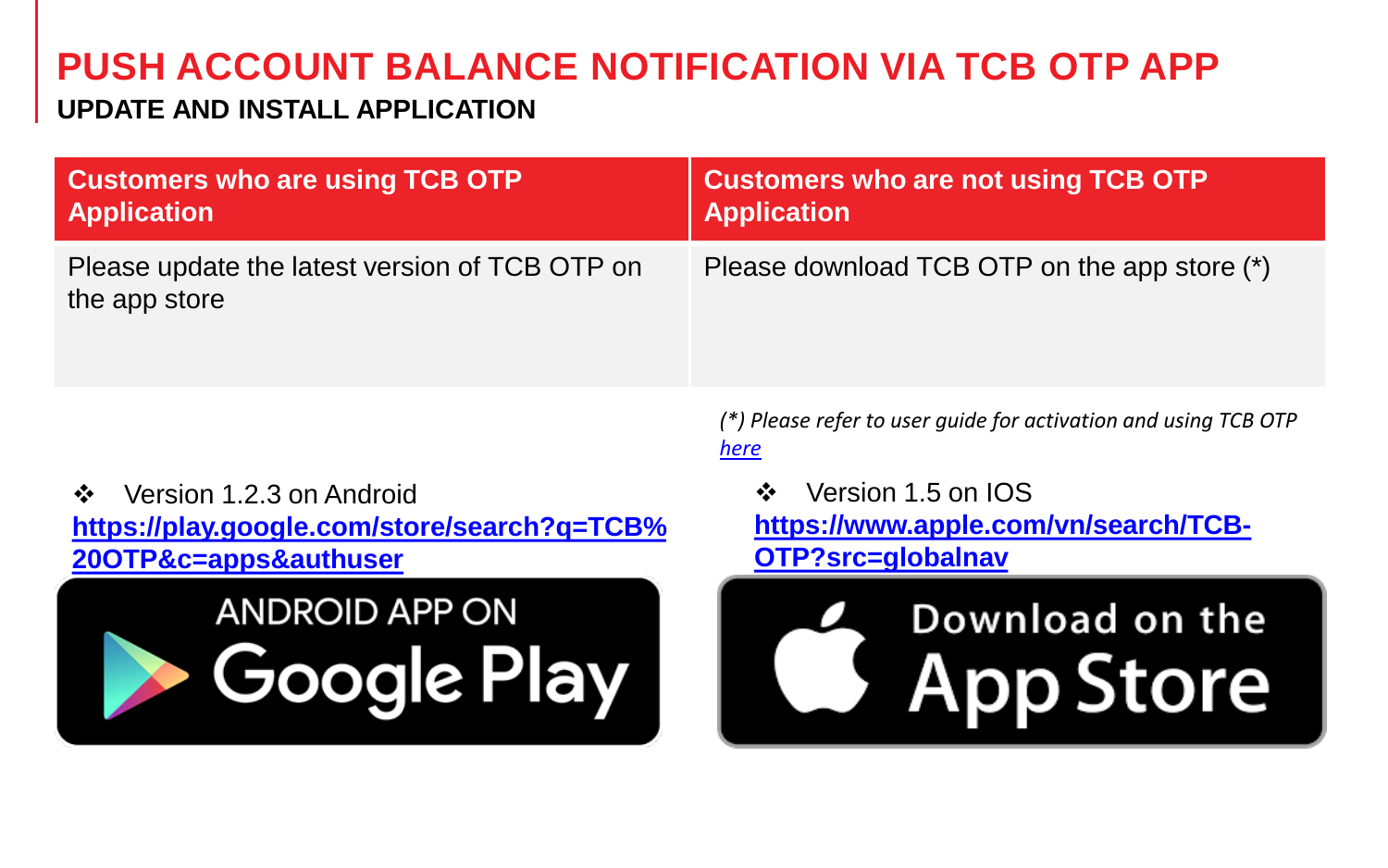## **PUSH ACCOUNT BALANCE NOTIFICATION VIA TCB OTP APP**

#### **REGISTRATION: ADMINISTRATION -> ACCOUNT MANAGEMENT**

| <b>TECHCOMBANK (2)</b>             | 1800.588.822   hotrodoanhnghiep@                                                                                                                                                                                                    |                                                                                                                                  |                                       |                                        |
|------------------------------------|-------------------------------------------------------------------------------------------------------------------------------------------------------------------------------------------------------------------------------------|----------------------------------------------------------------------------------------------------------------------------------|---------------------------------------|----------------------------------------|
| <b>Fest</b> e-bank                 | <b>Internet Banking for Corporate</b>                                                                                                                                                                                               | <b>Home Page Logout</b>                                                                                                          |                                       |                                        |
| <b>Account Inquiry</b>             | <b>Account Management</b>                                                                                                                                                                                                           |                                                                                                                                  |                                       |                                        |
| <b>Account Report</b>              |                                                                                                                                                                                                                                     |                                                                                                                                  |                                       |                                        |
| <b>Funds Transfer</b>              | <b>Payment Enable</b><br><b>Account Number Account</b><br>Name<br><b>AccountType</b><br>Currency<br><b>VND</b><br>Yes<br>19135209863018<br><b>THANH TOAN</b><br><b>USD</b>                                                          | <b>Notify</b><br>$\overline{\mathsf{v}}$<br>Yes<br>$\overline{\mathbf{v}}$<br>$\overline{\mathbf{v}}$<br>$\overline{\mathbf{v}}$ |                                       | Select <b>Notify = Yes</b> for account |
| <b>Create request to bank</b>      | Yes<br>19135209863026<br>TIEN GUI THANH TOAN<br>USD-TGTT-TCB TEST 01<br>SGD<br>19135209863034<br>SGD-TGTT-TCB TEST 01 TIEN GUI THANH TOAN<br><b>Yes</b><br>JPY<br>19135209863042<br>JPY-TGTT-TCB TEST 01 TIEN GUI THANH TOAN<br>Yes | No<br>$\overline{\mathsf{v}}$<br>No<br>$\overline{\mathbf{v}}$<br>$\overline{\mathbf{v}}$<br>$\overline{\mathbf{v}}$<br>No       | $\vert$ 1                             | that wants to register account         |
| <b>Amendment Request</b>           | <b>Submit</b>                                                                                                                                                                                                                       |                                                                                                                                  |                                       | balance notification via TCB           |
| <b>Online Payment</b>              | 2 <sup>2</sup>                                                                                                                                                                                                                      |                                                                                                                                  | OTP application                       |                                        |
| <b>Saving Deposit</b>              |                                                                                                                                                                                                                                     |                                                                                                                                  |                                       |                                        |
| <b>Trade Finance</b>               |                                                                                                                                                                                                                                     |                                                                                                                                  | $\overline{2}$<br><b>Click Submit</b> |                                        |
| Loan                               |                                                                                                                                                                                                                                     |                                                                                                                                  |                                       |                                        |
| Administration                     |                                                                                                                                                                                                                                     |                                                                                                                                  |                                       |                                        |
| <b>* Activity Log</b>              |                                                                                                                                                                                                                                     |                                                                                                                                  | $\overline{3}$                        | Authenticate transaction               |
| • Change password                  | <b>Authentication</b>                                                                                                                                                                                                               |                                                                                                                                  |                                       |                                        |
| <b>Activate TCB OTP/Token</b>      | 69198459<br>Transaction reference:                                                                                                                                                                                                  |                                                                                                                                  |                                       |                                        |
| <b>Account Management</b>          | Please input your OTP                                                                                                                                                                                                               |                                                                                                                                  |                                       |                                        |
| <b>Beneficiary Info Management</b> | PHUONGTEST2M<br>Username:<br>OTP:<br>                                                                                                                                                                                               |                                                                                                                                  |                                       |                                        |
|                                    | Confirm<br>Cancel<br>Authentication will expired in<br>3                                                                                                                                                                            | 02 min 00 sec                                                                                                                    |                                       |                                        |
|                                    | Techcomb thk would be glad to introduce a new authentication experience to our F@st Ebank services -<br>Confirm via Mobile.                                                                                                         |                                                                                                                                  |                                       |                                        |

User guide for updating your SmartOTP application and using the new feature can be downloaded here

Note: Authentication code will not authenticate the transaction if you enter the wrong Reference Number or PIN on the Smart OTP / Token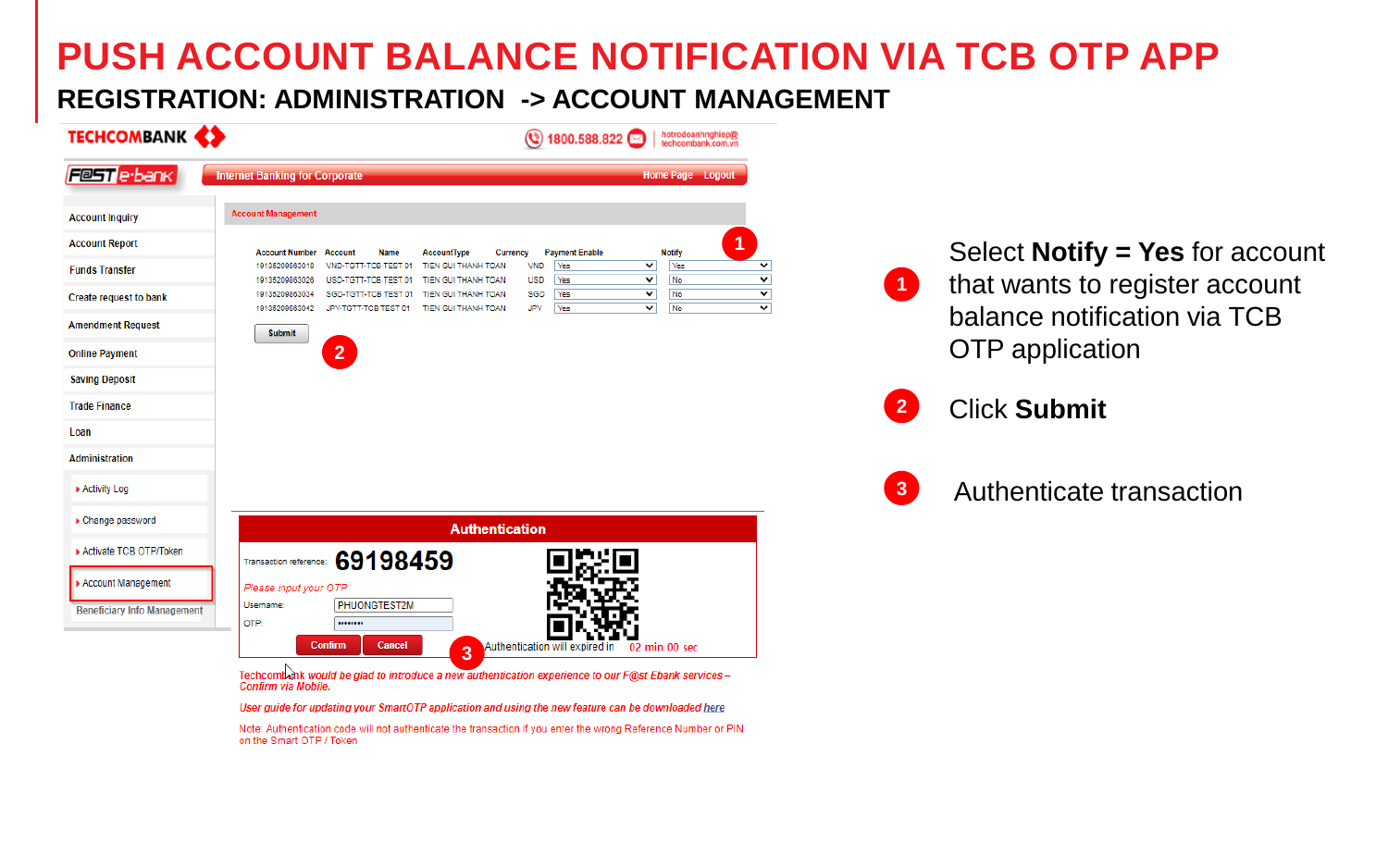## **PUSH ACCOUNT BALANCE NOTIFICATION VIA TCB OTP APP ACCOUNT BALANCE NOTIFICATION CHECKING – FROM NOTIFICATION AT NOTIFICATION CENTER**







**1** Customer clicks on the balance notification at the notification center



**3** Click **View more** to load more messages (In case there are more than 30 balance notifications)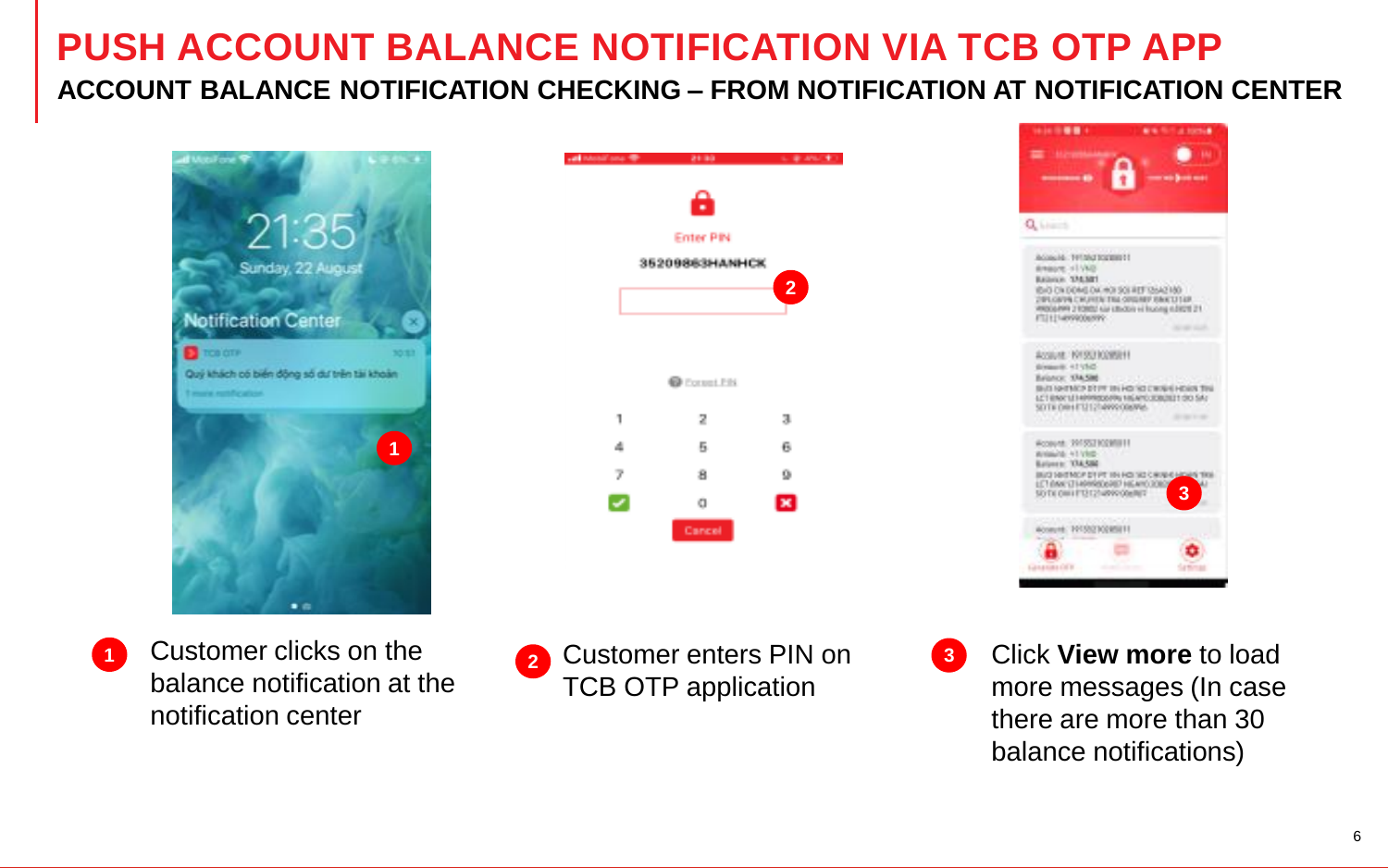## **PUSH ACCOUNT BALANCE NOTIFICATION VIA TCB OTP APP ACCOUNT BALANCE NOTIFICATION CHECKING – FROM NOTIFICATION IN APPLICATION**







**<sup>2</sup>** Customer enters PIN on TCB OTP application



**3** Click **View more** to load more messages (In case there are more than 30 balance notifications)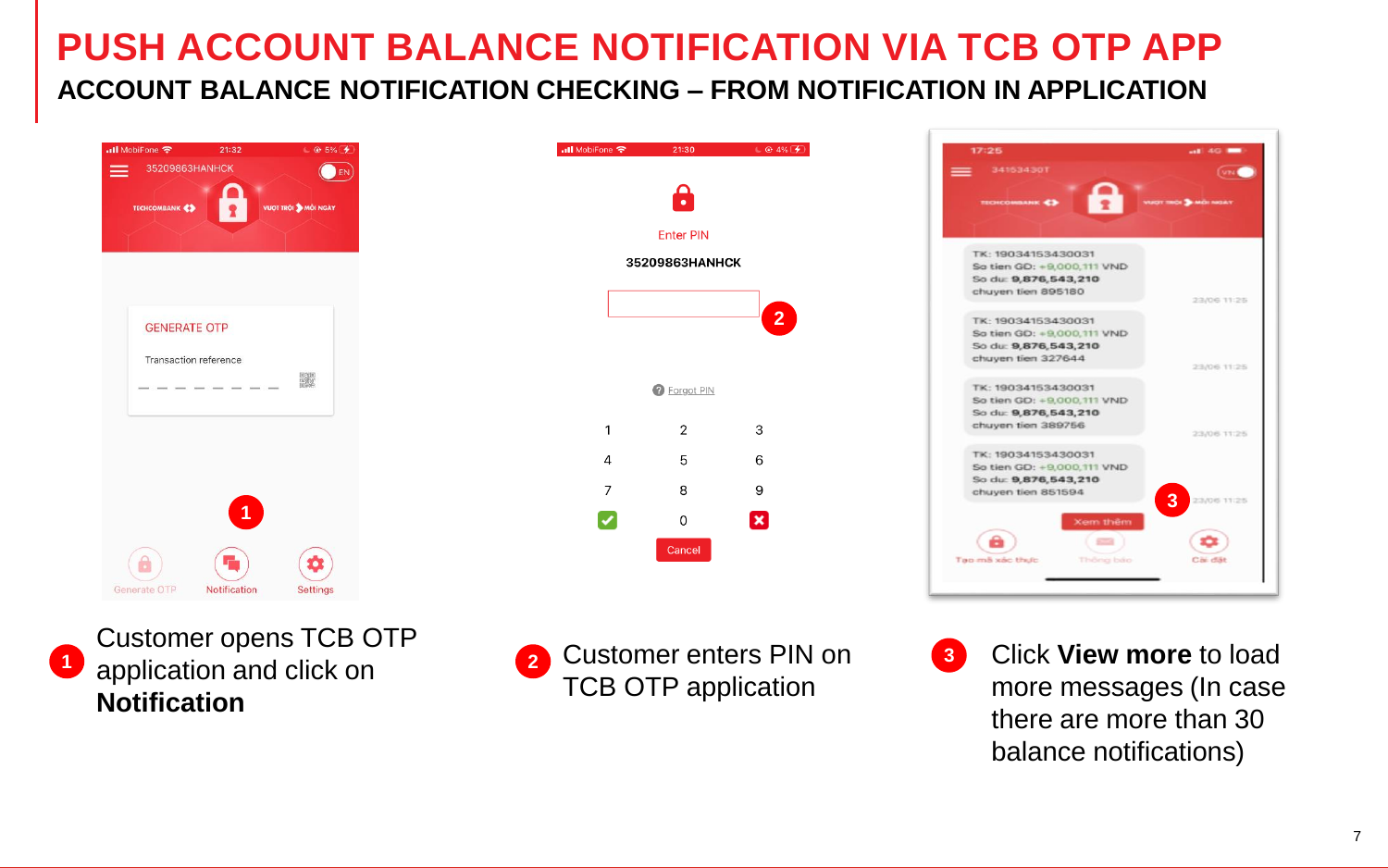## **PUSH ACCOUNT BALANCE NOTIFICATION VIA TCB OTP APP CUSTOMERS HAVE NOT REGISTERED ON F@ST EBANK**



| <b>TECHCOMBANK (2)</b>             |                                       |                                                                                      |                         |                   | ◯ 1800.588.822 <b>◯</b> |                                                    | hotrodoanhnghiep@<br>techcombank.com.vn |   |
|------------------------------------|---------------------------------------|--------------------------------------------------------------------------------------|-------------------------|-------------------|-------------------------|----------------------------------------------------|-----------------------------------------|---|
| <b>Festle</b> -bank                | <b>Internet Banking for Corporate</b> |                                                                                      |                         |                   |                         |                                                    | Home Page Logout                        |   |
| <b>Account Inquiry</b>             | <b>Account Management</b>             |                                                                                      |                         |                   |                         |                                                    |                                         |   |
| <b>Account Report</b>              | <b>Account Number Account</b>         | <b>Name</b>                                                                          | AccountType<br>Currency |                   | <b>Payment Enable</b>   |                                                    | <b>Notify</b>                           |   |
| <b>Funds Transfer</b>              | 19135209863018                        | VND-TGTT-TCB TEST 01                                                                 | TIEN GUI THANH TOAN     | <b>VND</b>        | Yes                     | $\overline{\mathsf{v}}$                            | Yes                                     |   |
|                                    | 19135209863026                        | USD-TGTT-TCB TEST 01 TIEN GUI THANH TOAN                                             |                         | <b>USD</b>        | Yes                     | $\check{ }$                                        | No                                      |   |
| Create request to bank             | 19135209863034<br>19135209863042      | SGD-TGTT-TCB TEST 01 TIEN GUI THANH TOAN<br>JPY-TGTT-TCB TEST 01 TIEN GUI THANH TOAN |                         | <b>SGD</b><br>JPY | Yes<br>Yes              | $\overline{\mathbf{v}}$<br>$\overline{\mathsf{v}}$ | No<br>No                                | ٦ |
| <b>Amendment Request</b>           | <b>Submit</b>                         |                                                                                      |                         |                   |                         |                                                    |                                         |   |
| <b>Online Payment</b>              |                                       |                                                                                      |                         |                   |                         |                                                    |                                         |   |
| <b>Saving Deposit</b>              |                                       |                                                                                      |                         |                   |                         |                                                    |                                         |   |
| <b>Trade Finance</b>               |                                       |                                                                                      |                         |                   |                         |                                                    |                                         |   |
| Loan                               |                                       |                                                                                      |                         |                   |                         |                                                    |                                         |   |
| <b>Administration</b>              |                                       |                                                                                      |                         |                   |                         |                                                    |                                         |   |
| <b>Activity Log</b>                |                                       |                                                                                      |                         |                   |                         |                                                    |                                         |   |
| • Change password                  |                                       |                                                                                      |                         |                   |                         |                                                    |                                         |   |
| Activate TCB OTP/Token             |                                       |                                                                                      |                         |                   |                         |                                                    |                                         |   |
| <b>Account Management</b>          |                                       |                                                                                      |                         |                   |                         |                                                    |                                         |   |
| <b>Beneficiary Info Management</b> |                                       |                                                                                      |                         |                   |                         |                                                    |                                         |   |



**1** Customer opens TCB OTP application and click on **Notification**. System will display message as above. **2** Customer log in F@st EBank to register service